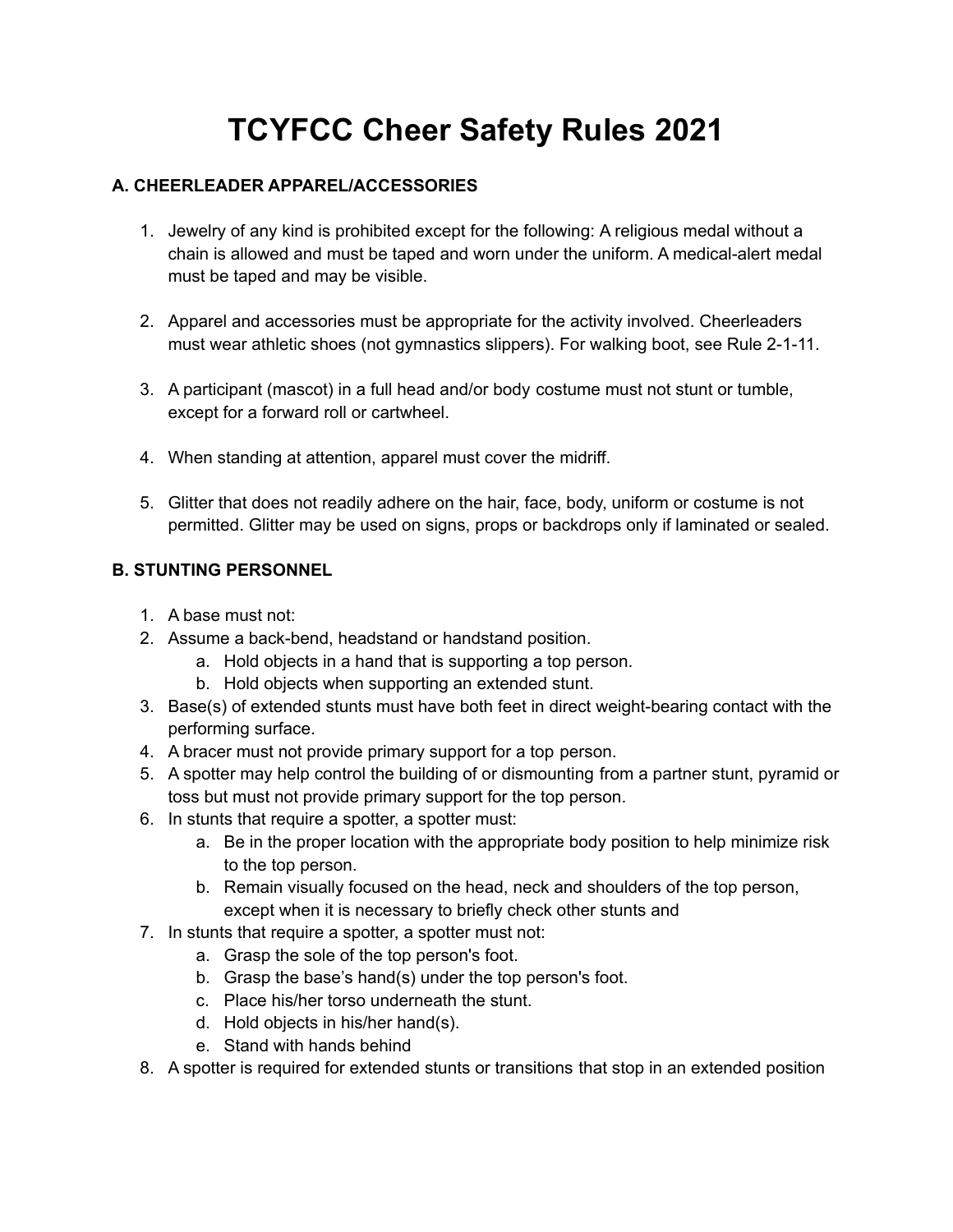9. A spotter is required for single-base prep-level stunts in which the foot/feet of the top person is in the hands of the base and tosses to single- base shoulder stands.

#### **C. INVERSIONS**

- 1. Unless permitted in this section, a top person must not be in an inverted position.
- 2. An inverted top person may pass through an extended position but must not begin, end, pause or stop in an extended inverted position.
- 3. Braced inversions in a pyramid that do not flip or roll are permitted provided the following conditions are met:
	- a. The inverted top person shall have at least two bases or a base and a spotter.
	- b. If the inverted top person is released the following conditions shall be met:

#### **D. STUNTS/BRACING**

- 1. The skills/stunts before and after the release are permitted.
- 2. Each bracer is at prep level or below. If in a prep or shoulder stand, the bracer(s) shall have two bases or a base and a spotter.
- 3. The bracers do not provide primary support for the top person.
- 4. The top person and base(s) make no more than a  $\frac{1}{4}$  turn around the bracer in a continuous movement.
- 5. When the catchers are not the original bases, the new catchers are in place when the transition is initiated and remain close to the original bases and are not part of any other skill.
- 6. The top person does not land in an inverted position.
	- a. The top person and at least one bracer maintains hand-to-hand/arm contact.
- 7. Braced rolls in a pyramid are permitted provided the following conditions are met:
	- a. The inverted top person has at least two bases or a base and a spotter.
	- b. The bracer(s) have two bases or a base and a spotter.
- 8. Braced flips in a pyramid are permitted provided all the following conditions are met: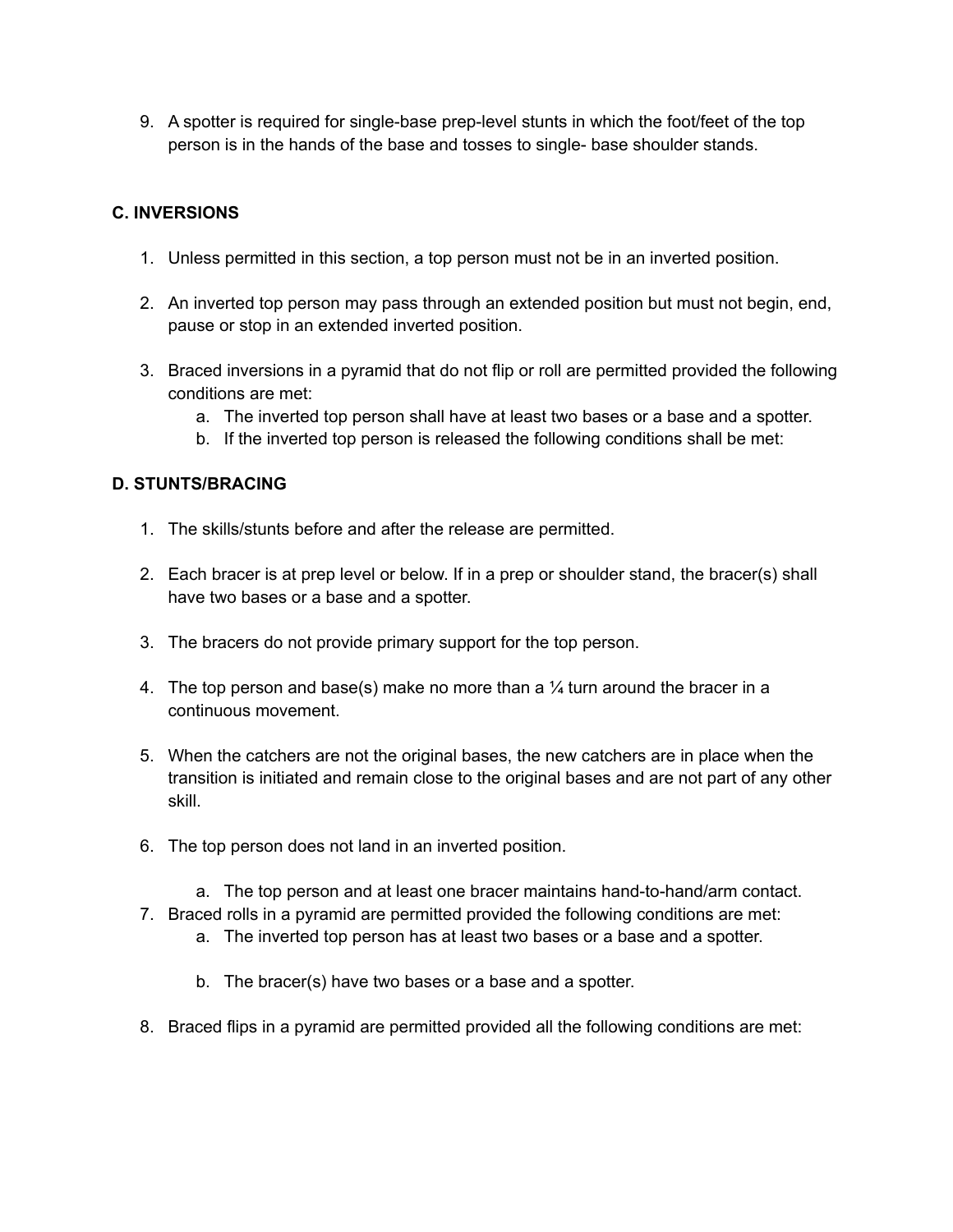- a. Both of the top person's hands/arms are in continuous contact with a bracer. If a single bracer is used, there must be a hand/arm connection between both hands/arms of the top person and bracer.
- b. There must be three people involved in the toss and catch of the top person either as a base or spotter.
- c. If the flip ends in a cradle, the bracers may release the top person once they begin to descend and are no longer inverted.
- d. Bracer(s) must be in a multi-base prep with a spotter.
- 9. The top person must be to the side of or in front of the bracer(s).
- 10. The top person ends in a non-inverted position.
	- a. The top person does not perform more than one and one quarter  $(1\frac{1}{4})$  flipping rotations
- 11. In all other inversions:
	- a. Inversions may release to the following provided the release goes to the original base(s) and there is a spotter:
		- 1. Non-inverted with no more than a  $\frac{1}{2}$  turn.
		- 2. Loading position with no more than  $\frac{1}{2}$  turn.
		- 3. A stunt at any level with no more than  $\frac{1}{4}$  turn.

b. In inversions where the base of support begins and remains below prep level, at least one person shall maintain contact with the top person until the top person is no longer inverted or his/her hands are on the performing surface.

c. Inversions where the base of support begins at or passes through prep level:

- 1. Require at least two people on the performing surface to be in a position to protect the head/neck of the top person.
- 2. Contact must be maintained between at least one base or spotter and the top person until the top person is no longer inverted or their hands are on the performing surface. The contact must be sufficient to stabilize/ control the top person's position.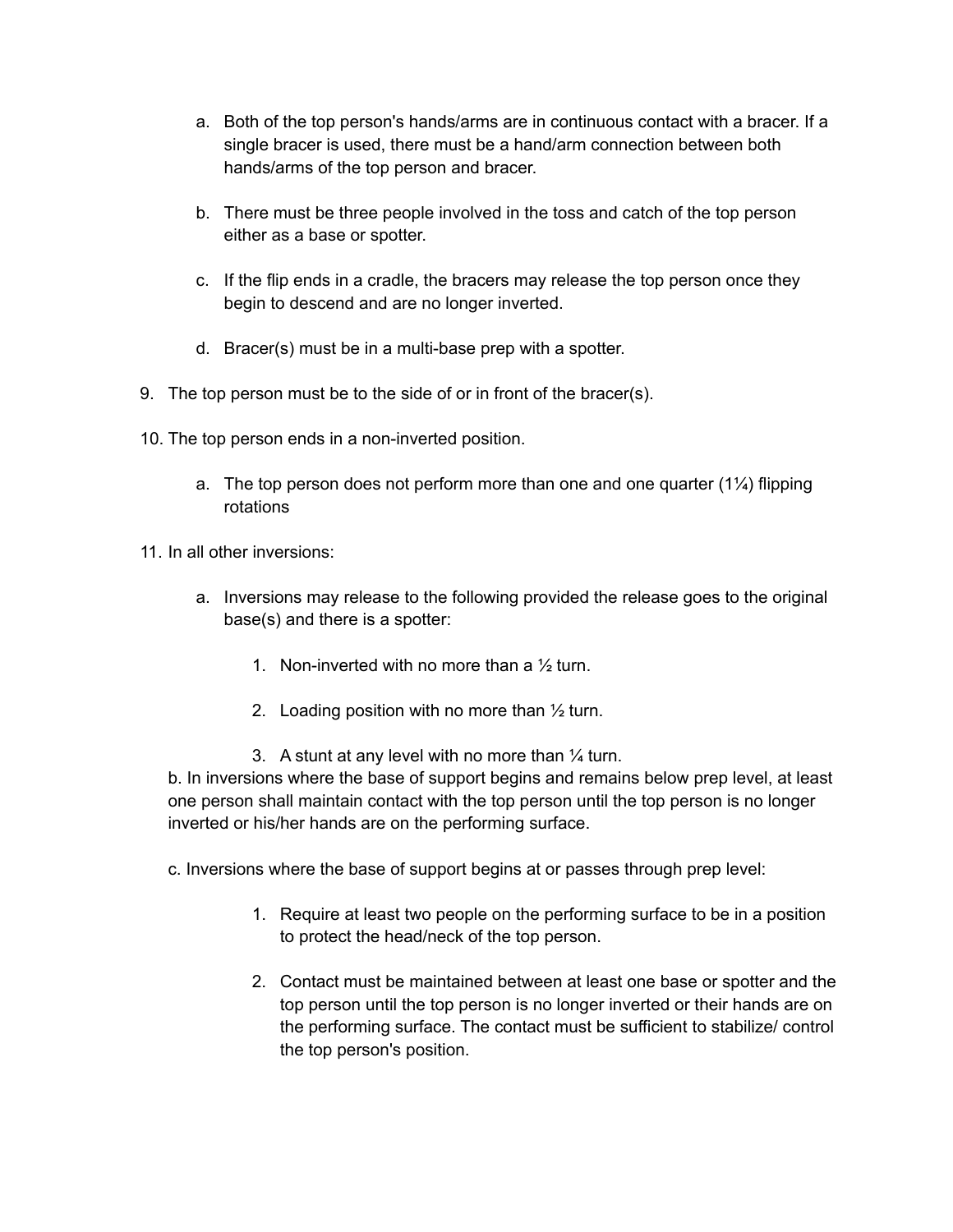EXCEPTION: A foldover must be initiated from prep level or below and the top person must be caught on his/her back by multiple catchers. When the catchers are not the original bases, the new catchers shall be in place when the inversion is initiated, remain close to the original bases and are not part of any other skill.

- 12. The top person must not go directly to an inverted position on the performing surface from prep level or higher.
- 13. If caught in a cradle, load or stunt by catchers who are not original bases, the new catchers are in place and are not involved with any other skill when the transition is initiated.
	- a. When the stunt begins in an inversion and transitions to a non-inverted position, the upper body contact may be released before the top person is no longer inverted.
- 14. An inverted top person must not hold objects (poms, signs, etc.) in his/her hands, except during a transition from an inverted position on the performing surface to a non-inverted stunt or from a prone position below prep level to a forward roll dismount.
- 15. A Swing Roll Down stunt is not permitted.

## **E. NON-RELEASE STUNTS**

- 1. All partner stunts and pyramids are limited to two levels high, meaning that the top person(s) receive(s) primary support by one or more bases who is/are in direct, weight-bearing contact with the performing surface
- 2. A participant must not move over or be under a partner stunt or pyramid except when helping build, stabilize or dismount that partner stunt or pyramid.
- 3. In pyramids where one extended stunt braces another extended stunt, the connection must not be hand/arm to foot/leg
- 4. A top person may be moved from a vertical position to a horizontal or cradle position provided all the following conditions are met:
	- a. The top person maintains contact with at least one original base, post or spotter.
	- b. At least two catchers and/or bases catch the upper body of the top person.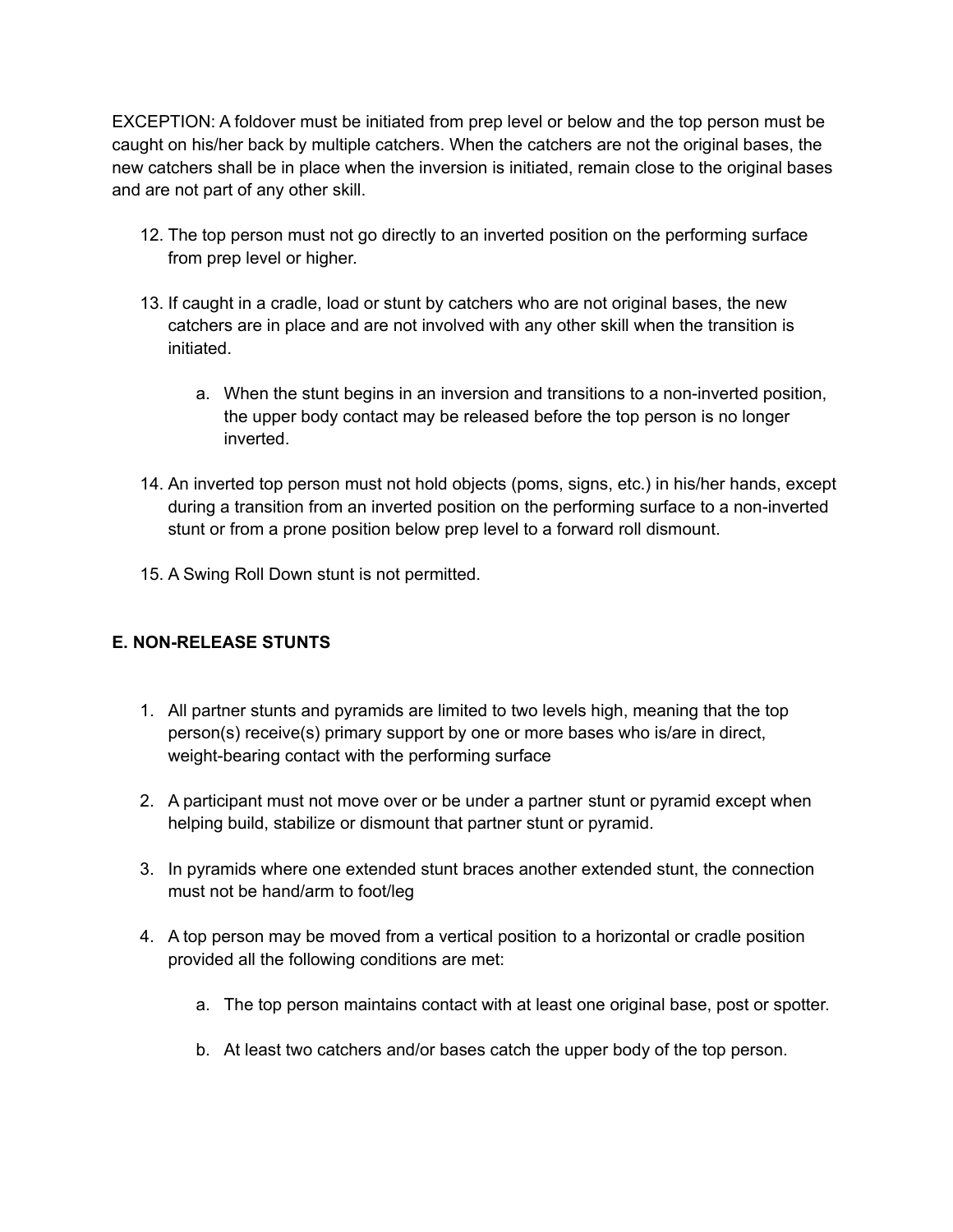- c. When the catchers are not the original bases, they remain close to the original bases and are in place prior to the movement to the horizontal position.
- d. When the catchers are not the original bases and the top person begins or passes through an extended overhead position, three catchers are in place.
- e. At least two catchers must be on the top person's upper body.
- 5. A hanging pyramid is permitted provided all the following conditions are met:
	- a. Base(s) remain stationary and maintain(s) constant contact with the suspended top person.
	- b. Spotters are present for each shoulder stand.
	- c. Suspended top person is lower than the shoulder stand(s) with feet hanging free.
	- d. Suspended top person does not rotate on the dismount.
- 6. Single-base stunts in which the top person is supported under the legs in a split or straddle position prep level or above are not permitted.
- 7. A spotter is required during a roll down from a side T-lift.
- 8. A single base must not be the only primary support for two extended top persons with the exception of double cupies/awesomes. If dismounted to cradles, there must be three catchers for each top person being cradled.
- 9. Single-base partner stunts in which the base uses only one arm to support the top person are permitted only on grass (real or artificial), a mat or a rubberized track.
- 10. A participant must not jump unassisted onto the back of a base who is in a horizontal position.

# **F. RELEASE STUNTS/TOSSES**

- 1. Unless permitted in this section, a top person must not be released to a stunt or toss.
- 2. In all release stunts and tosses:
	- a. The top person must be directed vertically and be caught by the original bases.
	- b. The top person must not land in an inverted position.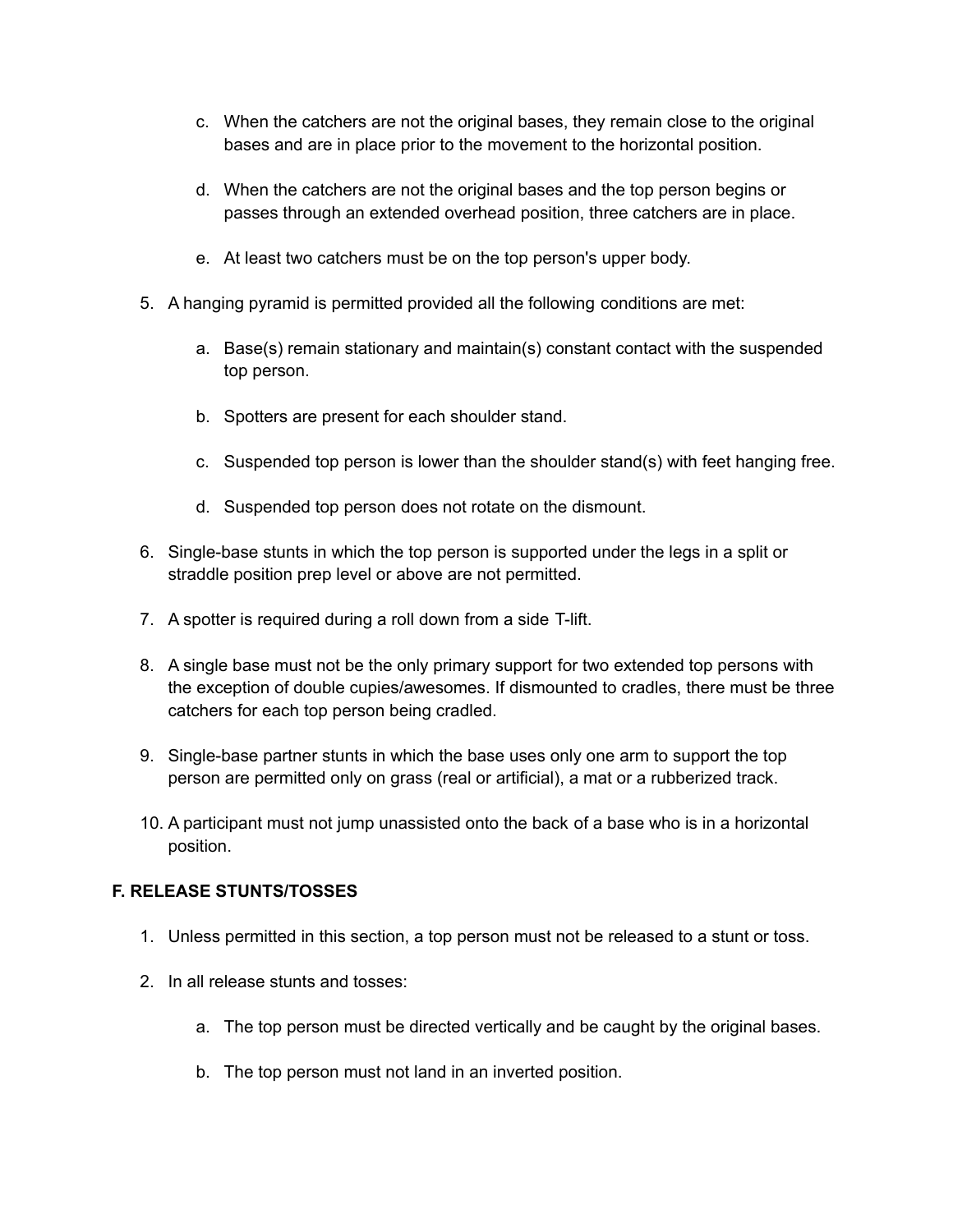- c. Participants must not pass over or under other participants or through a prop.
- d. The tossers/catchers and spotter must remain in their original locations unless making necessary safety adjustments, except that bases of release transitions may move as outlined in 3-5-5.
- e. The top person must not make more than 1¼ twists during the release.
- 3. Tosses are permitted provided all the following conditions are met:
	- a. The toss is executed only on grass (real or artificial), a mat or a rubberized track.
	- b. The toss does not involve more than four tossers, including the person who may set or "load" the top person.
	- c. One of the tossers is behind the top person throughout the toss.
	- d. The top person is cradled by at least two of the original tossers and a separate head-and-shoulders spotter who was one of the original tossers.
	- e. The top person does not hold objects in his/her hands (e.g., poms, signs, etc.).
- 4. A switch up caught by the original bases is permitted as an exception to Rules 3-5-2 and 3-5-3.
- 5. Release transitions are permitted provided all of the following conditions are met throughout the transition:
	- a. The skills/stunts before and after the release are permitted.
	- b. Each bracer is at prep level or below. If in a prep or shoulder stand, the bracer(s) shall have two bases or a base and a spotter.
	- c. The top person and at least one bracer maintain hand-to-hand/arm contact except for the following skills:
		- 1. If the release is to a cradle position, the contact may be hand-to-foot and the bracer must be in a double-based prep with a spotter.
		- 2. A non-braced top person in a vertical position at prep level or above may be released to the original bases to a stunt at any level provided the top person remains in a position where the upper body remains vertical and the legs are not in a seated/pike position. Vertical releases from an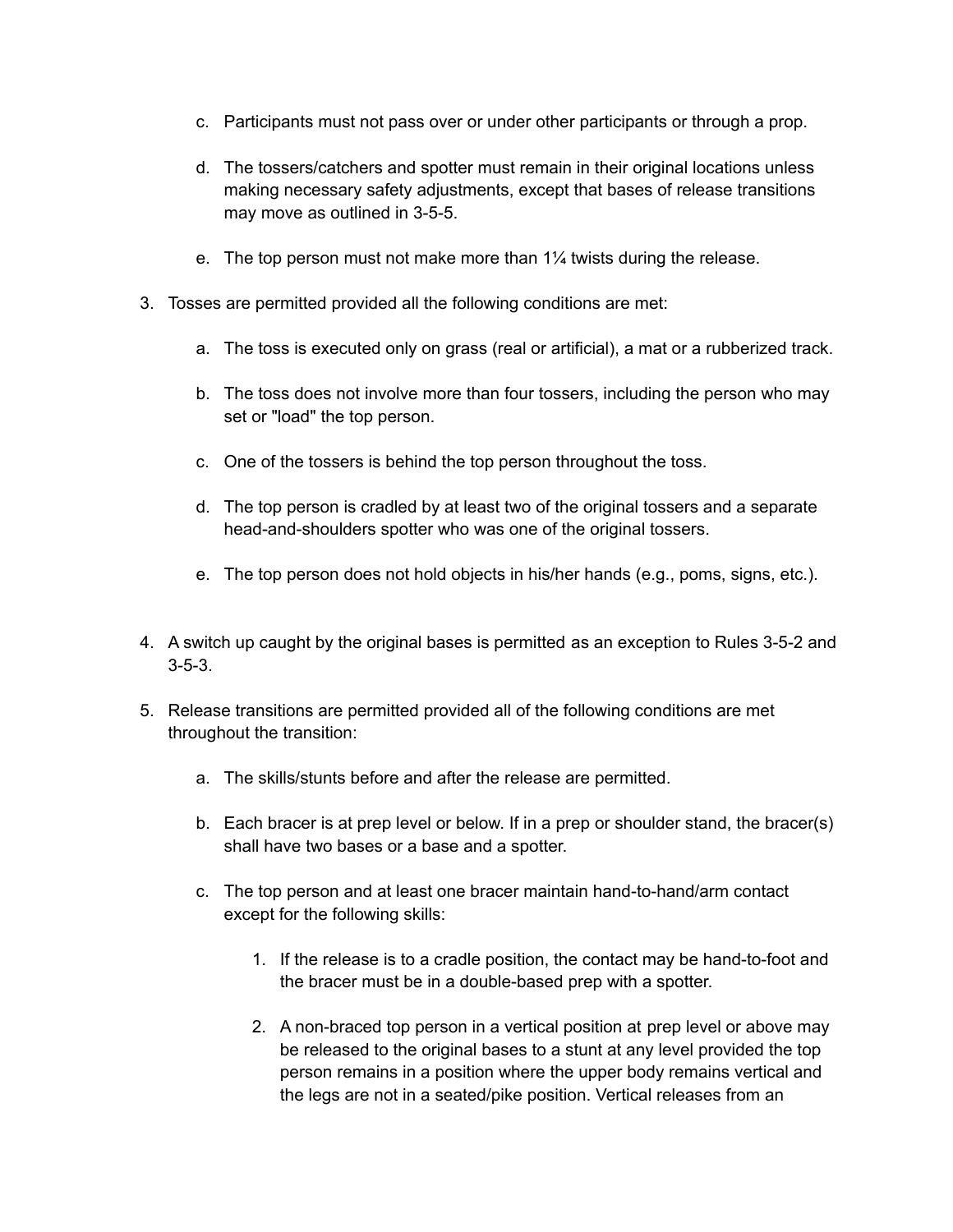extended position to an extended position may not perform more than a  $\frac{1}{4}$ turn.

- 3. A non-braced top person in a cradle position or horizontal position at prep level or below may be released to the original bases in a loading position or stunt at any level with no more than a 1/4 turn.
- a. The bracers do not provide primary support for the top person and remain stationary.
- b. The released top person and base(s) make no more than a  $\frac{1}{4}$  turn around the bracer.
- c. When the catchers are not the original bases, the new catchers are in place when the transition is initiated, remain close to the original bases and are not part of any other skill.
- 6. NOT PERMITTED IN TCYFCC OR ANY OUTSIDE COMPETITIONS.... A helicopter is permitted, provided all the following conditions are met:
	- a. The rotation in the horizontal plane is not greater than 180 degrees.
	- b. The top person does not twist.
	- c. The top person is in a face-up position.
	- d. There are at least four bases who serve as both tossers and catchers.
	- e. A tosser/catcher must be in position to support the top person's head and shoulders at both the beginning and end of the stunt.
- 7. A log roll is permitted provided it does not involve more than one complete rotation and the top person is not in contact with another released top person.
	- a. In a single-base log roll, the top person must rotate toward the base and begin and end in a face-up position.
	- b. In a multi-base log roll, the top person may begin and end in a face-up or face-down position.
- 8. Toe/leg pitches to a jump or tumbling skill are not permitted.
- 9. Swan dives are not permitted.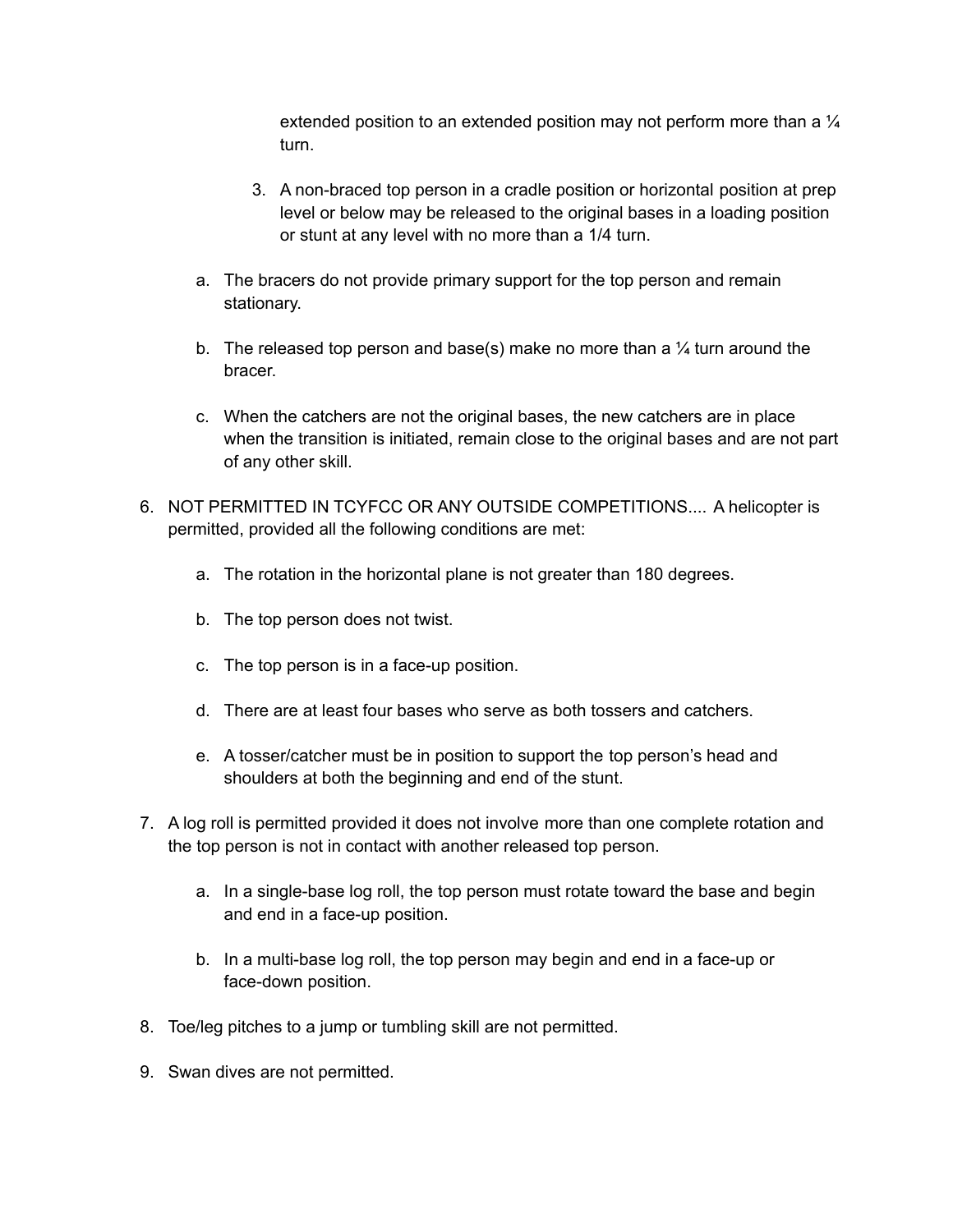10. Quick tosses are permitted.

#### **G. SUSPENDED STUNTS**

- 1. Non-braced suspended splits that originate below prep level are permitted provided there are at least two bases and the top person has both hands in contact with at least one base or post.
- 2. Non-braced suspended splits that originate from or pass through prep level or above are permitted provided all the following conditions are met:
	- a. At least three bases slow the momentum of the top person.
	- b. The top person has both hands in contact with a base(s) once she reaches the full split position.

EXCEPTION: Top person may release one hand to grasp the hand of another base, post or bracer to adjust his/her position.

- c. At least two of the bases support under the top person's legs, and the third base may support under the legs or be in contact with the top person's hands.
- 3. Braced suspended splits are permitted provided all the following conditions are met:
	- a. The top person has at least two bases.
	- b. The top person and at least one bracer maintain continuous hand-to-hand/ arm contact.

4. If the top person in braced suspended splits is released by the bases, all conditions of the release transition rule (3-5-5) must be met.

5. A swinging stunt is permitted provided all the following conditions are met:

- a. Any downward movement begins from below prep level.
- b. The top person is face up.
- c. The top person begins on the performing surface or in a stunt that is below prep level.

6. A top person must not be in a face-down position between bases in which the top person's torso is suspended below the arms and legs.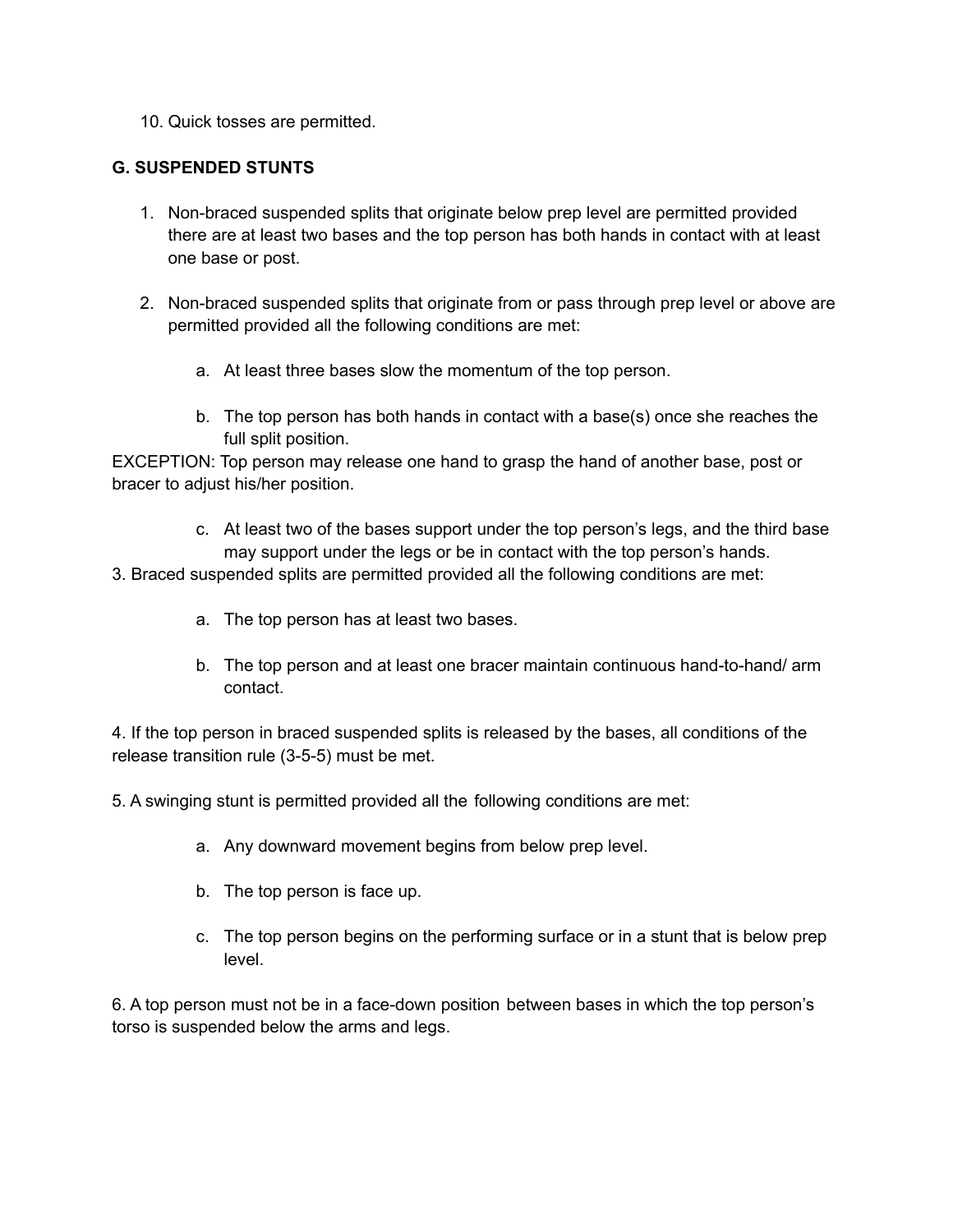#### **H. DISMOUNTS**

1. Bases/catchers must not move during dismounts except as necessary for safety adiustments.

EXCEPTION: The bases may make a  $\frac{1}{4}$  turn to catch a cradle.

- 2. Dismounts to the performing surface from prep level or above are permitted provided the following conditions are met:
	- a. Assistance from a base or spotter is required and the assistance must be sufficient to slow the momentum of the top person.
	- b. If the dismount involves a skill (e.g., toe touch, twist, etc.) two bases or a base and a spotter is required, and the assistance must be sufficient to slow the momentum of the top person.

3. In all cradle dismounts:

- a. The base(s)/catcher(s) must have continuous visual contact with the top person.
- b. The top person must not hold props that are made of hard material or have corners or sharp edges.

4. Cradle dismounts from multi-base stunts must have at least two bases/catchers and an additional head and shoulders catcher/spotter.

5. Cradle dismounts from single-base stunts to single-base cradles must have an additional catcher/spotter who is responsible for the head-and-shoulder area of the top person.

EXCEPTION: An additional catcher/spotter is not required when cradling a chair.

6. A skill (e.g., toe touch, twist, etc.) may be performed to a cradle except during dismounts to separate catchers.

7. A twist to a cradle or to the performing surface must not involve more than 1¼ rotations.

8. In all dismounts to catchers who are not the original bases, the following conditions must be met:

> a. The top person must be cradled by two catchers and a head-and-shoulders spotter/catcher.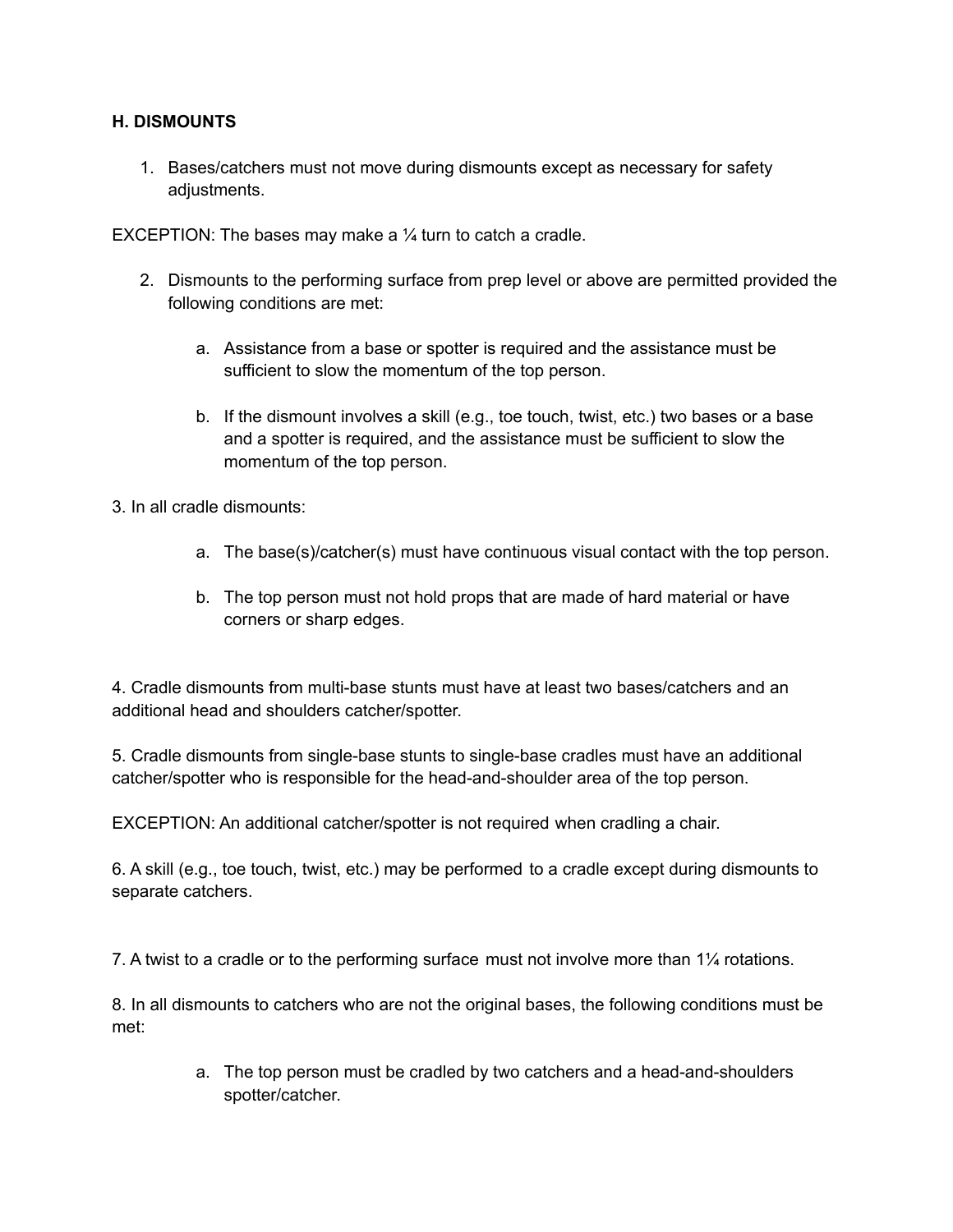- b. The new catchers must remain close to the original bases.
- c. The new catchers must be in place and must not be involved in any other skill when the release is initiated.
- d. The top person must not execute any skill (twist, toe touch, etc.) following the release.

#### **I. TUMBLING**

- 1. Tumbling or rebounding over or under a stunt, person or a prop is not permitted with the exception of non-airborne tumbling over a person or prop on the performing surface.
- 2. Tumbling while holding props is not permitted except for the following:
	- a. a forward roll, backward roll.
	- b. holding pom(s) during airborne tumbling skills in which the hand(s) are not being used for support.
- 3. A dive forward roll is not permitted.
- 4. A flip that lands in a partner stunt or cradle is not permitted.

5. A flip in a tumbling pass must not involve more than one complete hip-over-head rotation or more than one complete twist.

6. Airborne twisting tumbling skills are permitted only on grass (real or artificial), a mat or a rubberized track, with the exception of round-offs and aerial cartwheels.

7. Airborne skills without hip-over-head rotation may not involve jumping from a standing or squatting position backwards onto the neck, shoulders or hands. This rule refers to a type of entrance into the "kip-up/rubber band" skills.

8. Headstands, headspins and headsprings in which the hands are not used for support are prohibited.

9. Airborne skills with hip-over-head rotation may not connect to another athlete while executing the skill.